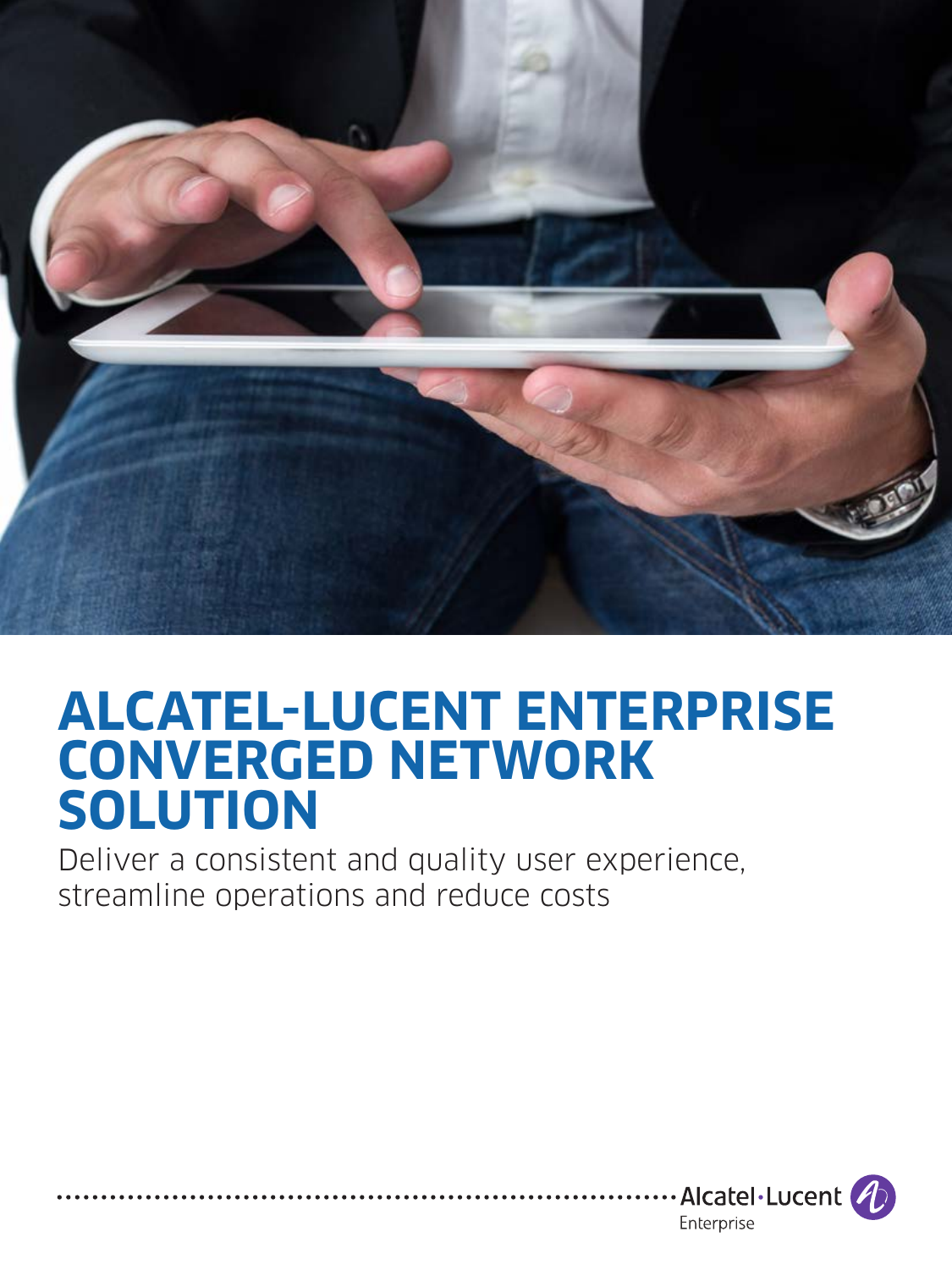# THE CHALLENGES TO BECOME THE NEXT-GEN CORPORATIONS

Technology is essential for the efficiency and differentiation of enterprises in a very dynamic and demanding market. The network infrastructure is the backbone to enable or prevent this technology adoption. Major trends are driving new network demands and complexity: the increased utilization of multimedia applications, the support of next-generation devices, mobility, bring your own device (BYOD) and the move to the cloud.

> The rapid growth and importance of real-time applications such as VoIP, video and collaboration suites push legacy networks to their limit with ever-increasing demands for bandwidth and overall enhanced Quality of Service (QoS).

Many new devices, such as smartphones, IP cameras, smart boards and feature-rich next-generation IP phones, demand additional bandwidth and sometimes have power requirements that are above the limits of today's networks. Many employees are demanding to use their own devices, such as smartphones and tablets, and need to connect to corporate networks. This new scenario, combined with the support of mobility, increases security risks and makes it difficult for network managers to predict bandwidth consumption, rendering the standard practice of static provisioning of bandwidth priority ineffective. Since IT can no longer control the endpoint, any tuning to improve application delivery now must be done in the network and preferably in an automatic fashion.

Virtualization is no longer confined to the data center. Today virtualization occurs throughout the network, all the way down to the desktop. With virtualized desktops, computing is carried out in the data center rather than at the desktop, with a traffic stream for display information that is more sensitive to delays and network interruptions.

It is imperative to have a converged network architected from the ground up to effectively meet the demands of new applications, devices, mobility and virtualization. Now is the time for enterprises to re-think their strategy to support higher WLAN utilization, increased LAN access speed and better core performance. They must adopt a network with a simplified architecture that optimizes resource utilization, provides a consistent quality of experience for wired and wireless users, and simplifies overall management.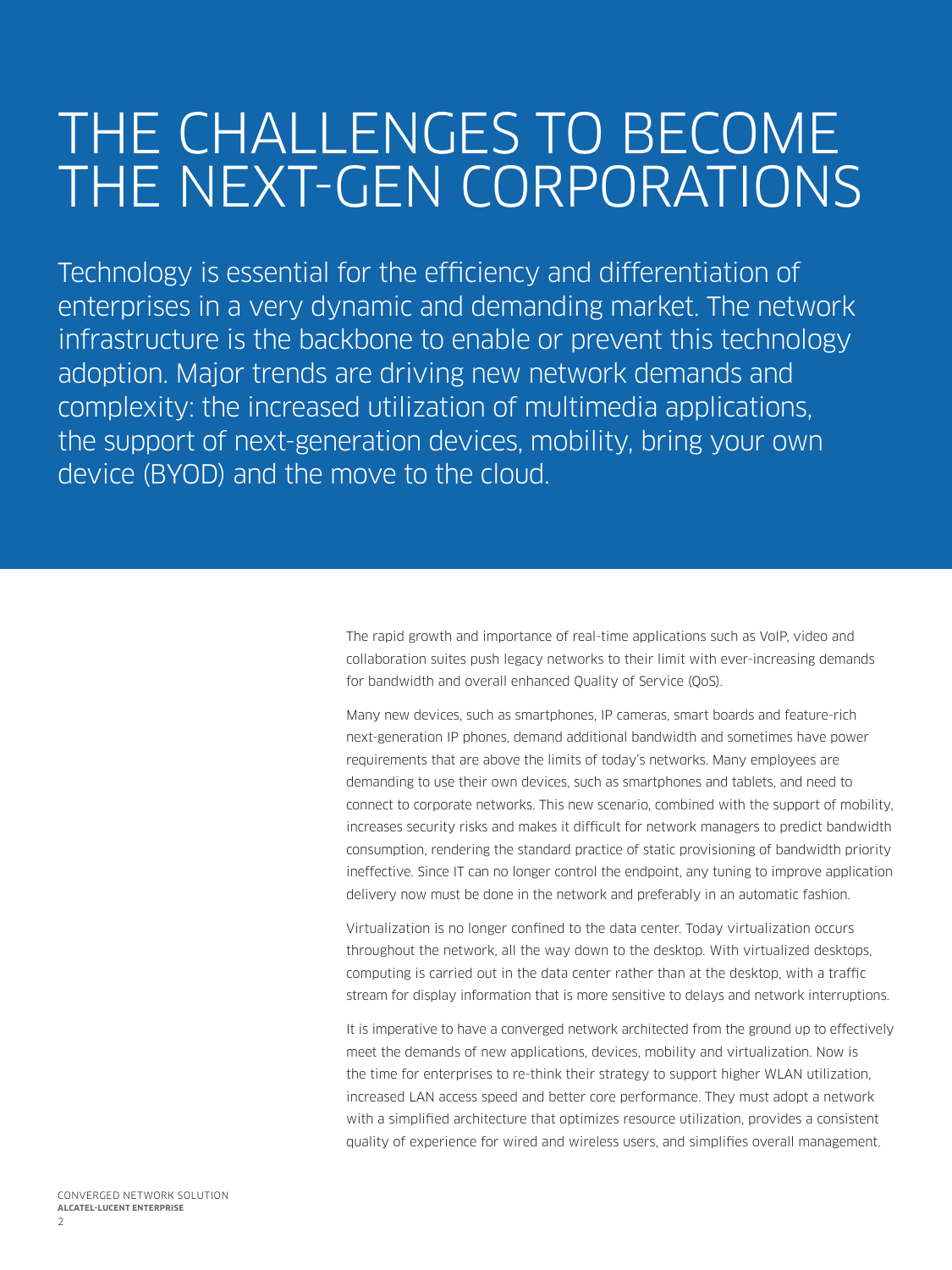

Figure 1. Major trends push legacy networks beyond their limit

# **THE ALCATEL-LUCENT APPLICATION FLUENT CONVERGED NETWORK**

To answer these challenges, Alcatel-Lucent Enterprise brings its application fluent network approach to the converged network. Our vision of an application fluent network is based on a resilient architecture with automatic controls capable of dynamically tuning the network performance and streamlined operations that reduce network complexity. This application fluent network possesses broad knowledge of the users, the devices connected and the applications being used. Most importantly, it makes automatic adjustments based on that understanding.

## A COMPLETE SOLUTION FOR THE CONVERGED NETWORK

The Alcatel-Lucent Enterprise Application Fluent Converged Network Solution is built on a wire-rate 10GbE/40GbE network core and Unified Access with built in BYOD functionality. The core includes the market-leading Alcatel-Lucent OmniSwitch™ 6900 Stackable LAN Switch, OmniSwitch 9000E Chassis LAN Switch, and the OmniSwitch 10K Modular LAN Chassis. The unified access provides a common set of network services, policy framework, authentication scheme and a single authentication database that applies to users accessing the network with either wired or wireless devices. Wireline access is provided by stackable LAN switches like the Alcatel-Lucent OmniSwitch 6855 Hardened LAN Switch, OmniSwitch 6850E and OmniSwitch 6450 Stackable LAN

Switches and OmniSwitch 6250 Stackable Fast Ethernet Switch; wireless access is provided by a variety of Wi-Fi access points.

The solution also incorporates the OmniAccess™ ESR branch routers and the Alcatel-Lucent 7750 Service Routers for customers seeking to deploy their own WAN. A software-based VPN client for laptops completes the solution by providing secure connectivity to employees on the road.

The management suite includes all tools needed to provision, monitor and troubleshoot the network and provides end-to-end application visibility, IP Address Management, Authentication, Authorization and Accounting (AAA), and BYOD-related services.

The Converged Campus Network solution delivers:

- A high-performance network with wire-rate 10GbE/40GbE core
- Network virtualization for reduced equipment, network simplification and streamlined operations
- A resilient network that does not impact real-time application performance in case of failure
- Automated provisioning of access switches and endpoints
- Leading wireless LAN with superior performance, quality multimedia delivery and flexible deployment options
- Low power consumption
- Network services that apply seamlessly to wired and wireless connected devices:
	- ¬ Embedded security for protecting users and keep the network always running
	- ¬ User Profiling for a quality user experience on a highly mobile environment
	- ¬ Multimedia Fluency for enhanced quality delivery of voice and video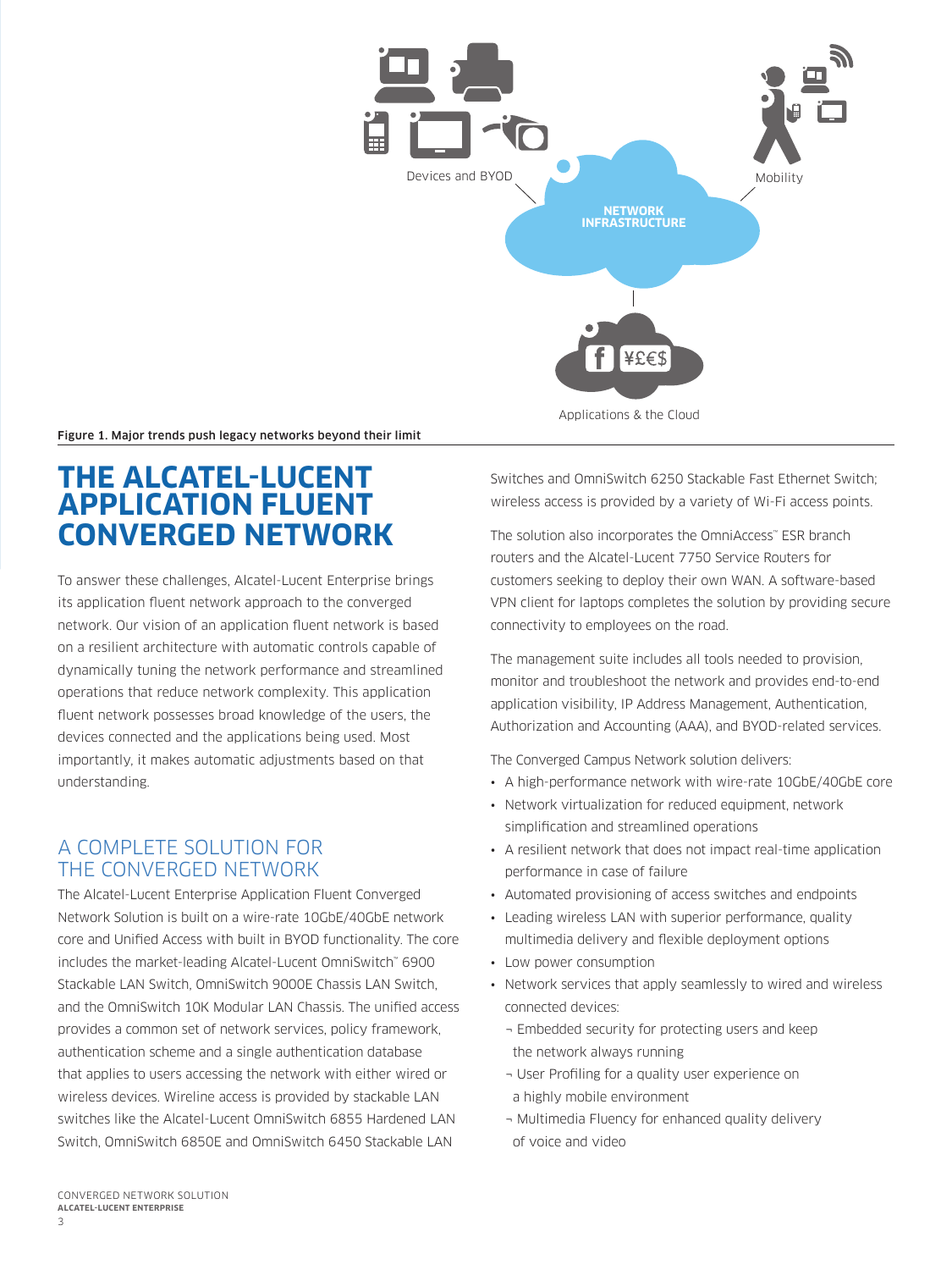

#### Figure 2. Alcatel-Lucent Application Fluent Converged Network Solution

- ¬ Citrix® Virtual Desktop Infrastructure (VDI) Fluency for differentiated QoS on applications delivered in a VDI tunnel
- ¬ AirGroup™ to enable simple connectivity and personalization of Apple devices
- ¬ Advanced BYOD services to simplify BYOD adoption and keep the network secure

The Alcatel-Lucent converged network solution supports open standards and interfaces to ensure interoperability and future expandability of the network.

## A SIMPLIFIED AND RESILIENT ARCHITECTURE

The converged network solution offers new architecture that is simplified and flattened, with just two layers instead of the traditional three. In many cases, it is possible to eliminate the need for a distribution layer due to the introduction of new-generation wire-rate 10GbE/40GbE core switches, led by the Alcatel-Lucent OmniSwitch 6900 and OmniSwitch 10K, with market-leading port density and switching capacity.

Virtualization is also important to achieving a flattened and simplified architecture, since it removes the inefficiencies of a spanning tree protocol and enables the network to keep all links active and fully utilize all resources available. Traditional methods would disable all redundant links and only use them in the event of main link or switch failures. With technologies like Virtual Chassis (VC) you can combine up to six OmniSwitch 6900 Stackable LAN Switches to behave as a single fully redundant unit, which in many

cases can replace expensive chassis with better space, power consumption and pricing.

The Alcatel-Lucent Application Fluent Network provides simple and resilient architecture. It uses less equipment, increases efficiency and also provides industry-leading re-convergence time in case of equipment failure, without impacting the user experience with realtime applications, like voice and video.

## SUPERIOR CORE PERFORMANCE, READY FOR FUTURE NEEDS

Video traffic is predicted to account for 54 percent of corporate bandwidth by 2016, according to Yankee Group. The modern corporation needs a network that is able to sustain the current multimedia challenges and also has the capability to support future demands, such as the expected increase in adoption of video.

The Alcatel-Lucent solution is based on a new generation of wirerate 10GbE/40GbE core switches that provide unparalleled port density and switching capacity. The Alcatel-Lucent OmniSwitch 10K Modular Chassis supports up to 256 10GbE wire-speed ports and a total 5.12 Tb/s switching capacity, while the OmniSwitch 6900 Stackable LAN Switch supports up to 64 10GbE wire-speed ports and a total 1.28 Tb/s switching capacity in a compact 1U form factor.

These core switches reduce the need for oversubscription to meet the demands of today's real-time applications and are prepared to support your future needs. The hardware also supports 40GbE expansion interface modules and is ready to support 100GbE.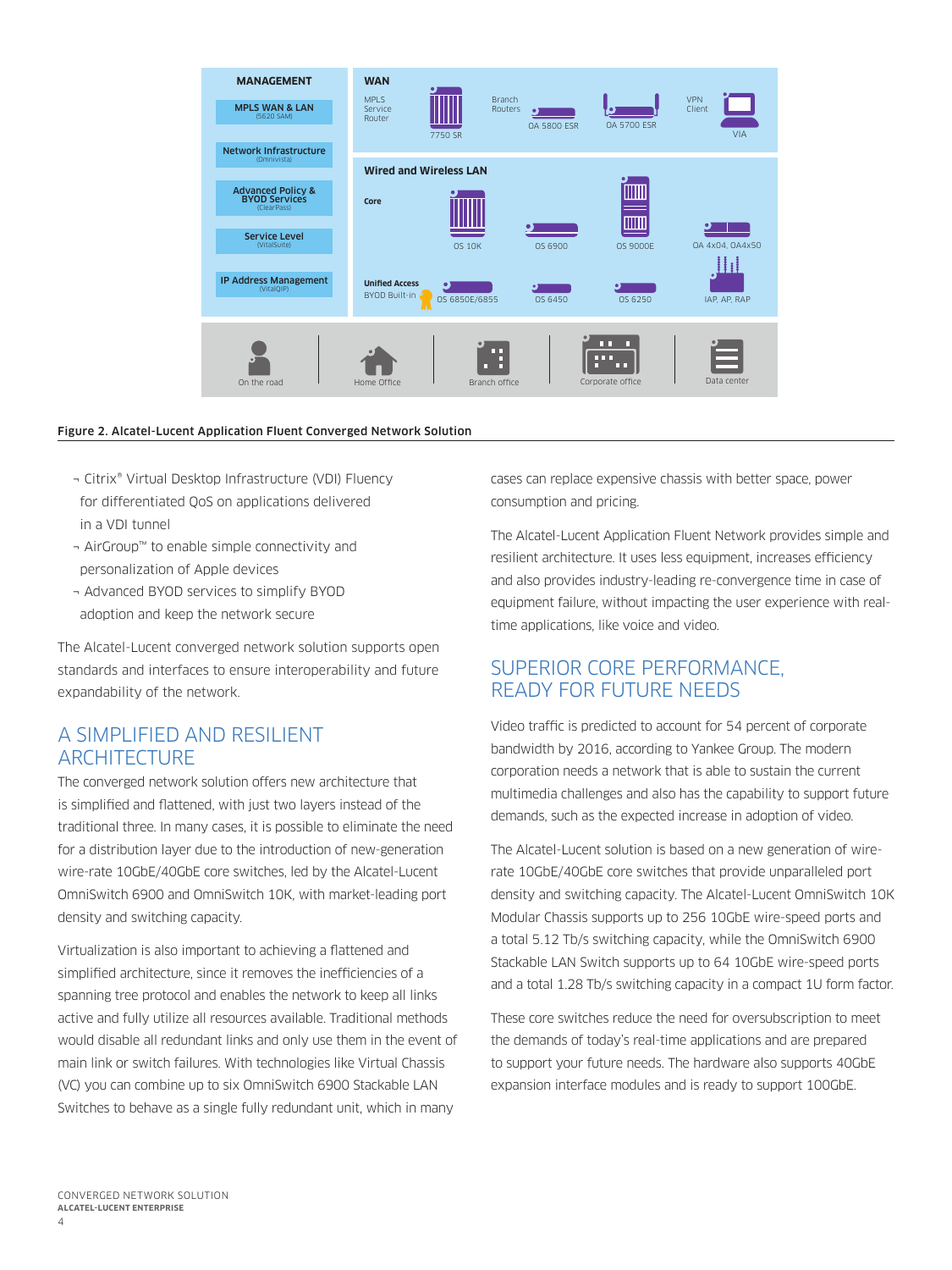## SEAMLESS EXPERIENCE ON WIRED OR WIRELESS ACCESS

With today's competitive environment, it is imperative that employees are empowered with applications and devices that allow them to share knowledge and remain connected with their peers and customers whenever they need to and wherever they are.

Deploying an Alcatel-Lucent Converged Network Solution with Unified Access ensures employees can fully exploit the benefits of mobility. Users can experience the same level of high-quality application delivery, the same policies and the same network services whether they are using a wired or wireless connection. With IEEE 802.11n and 802.11ac access points, even the performance is similar between wired and wireless, providing proper support for the increased speeds needed for real-time applications.

A Unified Access approach also provides simplification for the IT team. They can now offer a common set of policies on both wired and wireless access and the same level of security. Furthermore, a single management infrastructure provides better end-to-end visibility and troubleshooting tools.

## THE ALCATEL-LUCENT USER NETWORK PROFILE

Unique to Alcatel-Lucent Enterprise and embedded in the access layer switches and access points (APs) is the ability to manage conversations in context with the Alcatel-Lucent User Network Profile (uNP). Figure 2 shows the uNP conceptually, where the user and devices are surrounded by the information required to support them.

The uNP enables the network to automatically adjust its configuration depending on the movement of users and devices in the network, instead of the traditional approach of static configurations based on switch port, AP or service set identifier (SSID).

#### **uNP:**

- Minimizes IT effort by eliminating the need to manually reconfigure the network when devices are moved around
- Improves application delivery performance for user mobility by fine-tuning the network so users have the same experience wherever they are connected
- Provides consistent security throughout the network





Figure 3. User Network Profile

## QUALITY MULTIMEDIA DELIVERY

Expanding on the application fluency approach, Alcatel-Lucent introduces the unique Multimedia Fluency. With this capability the Unified Access layer is able to detect the initiation of a SIP-based conversation on the network, assign specific QoS treatment, monitor the actual QoS received and provide IT administrators with a dashboard for visibility on conversation quality on the network.

For example, it is possible to have a specific user receive differentiated QoS for his voice and video session, rather than any other application he is using. Even between voice and video sessions, the user could have different QoS based on his specific needs.

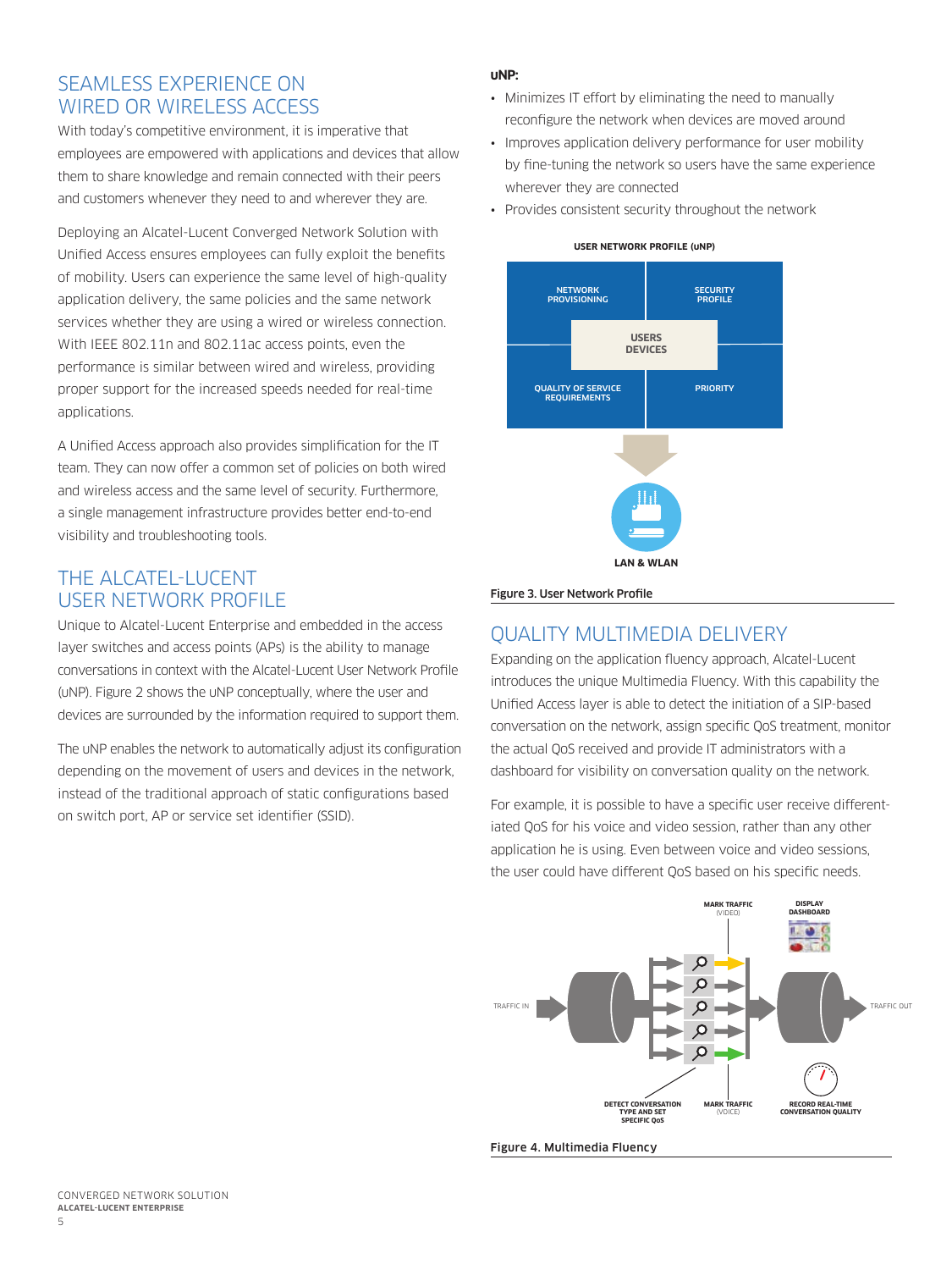## CITRIX VDI FLUENCY

One approach to handle BYOD or provide lower cost endpoints is the utilization of VDI. With this approach, the corporate applications are actually running on the data center and the endpoint (typically a thin client) is just rendering the images. The display data is delivered on a tunnel that includes multiple channels carrying the different applications data.

With Alcatel-Lucent VDI Fluency, it is possible to assign differentiated QoS for each individual application within the Citrix VDI tunnel. For instance, your video application can have priority over your email or web traffic. VDI fluency not only provides a better application experience, but also streamlines IT operations via a single command to assign default QoS to each channel in the VDI tunnel.



Figure 5. VDI Fluency

## ENABLING APPLE DEVICES ON A CORPORATE NETWORK

Apple devices like Apple TV and Apple printers use a protocol called Bonjour, which allows these devices to be easily discovered in a network. The problem with this protocol is it was designed to work on residential networks with a single VLAN. When you connect an Apple device to a corporate network it just doesn't work.

With AirGroup network service you enable wired or wireless devices to be accessible in corporate environments. Users can restrict who can access the device and also define access rules based on user profile, location and end-user device. From the IT team perspective there is no need to create special network configurations like VLANs, SSID, etc. Additionally, users can self-register their device without IT intervention.



#### Figure 6. AirGroup network service for Apple devices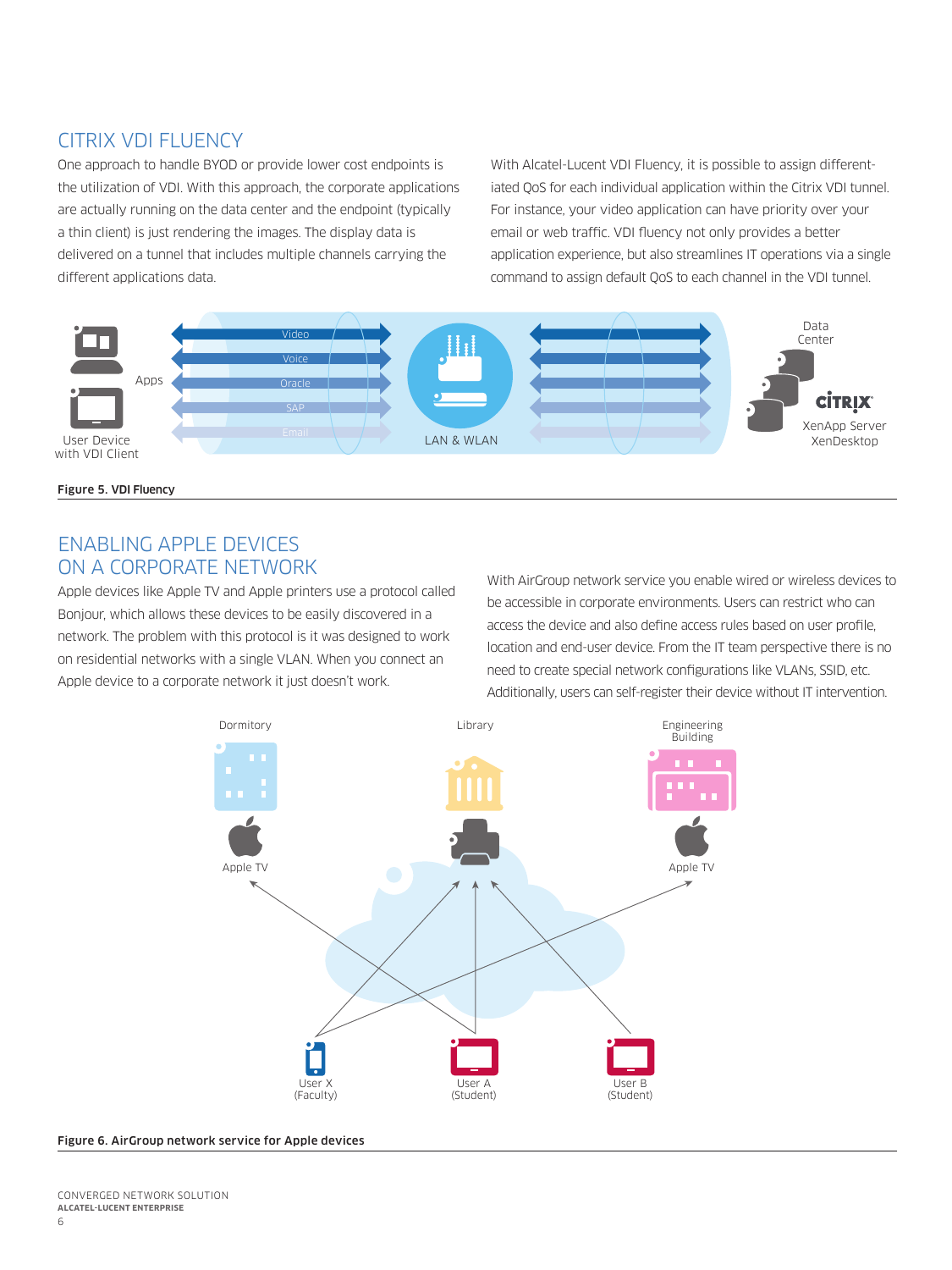

#### Figure 7. BYOD services with ClearPass

## ADVANCED BYOD SERVICES

BYOD has several facets and there are multiple levels of BYOD adoption. Basic BYOD services like simple guest management and role based network access are built into Alcatel-Lucent LAN switches and WLAN APs. Advanced BYOD-related services are provided with the addition of the ClearPass platform. It offers multiple services that are activated by individual software licenses, providing a very flexible deployment options. These services include:

- Device fingerprinting: automatic detection of devices connected to the network
- Device onboarding: configurations of devices for secure access to the network without IT intervention
- Onguard: device health check via active agents installed in the devices
- Guest management: sponsored or self-registration of guests
- Workspace: corporate applications containerization for better security and control

With ClearPass it is also possible to define sophisticated policies based on a combination of who the user is, what device he or she is using and other conditions like location and time of day.

## EMBEDDED SECURITY

A quality user experience can only be provided if the network is always running and the information is protected. Security is a fundamental component in the corporate network architecture, especially now that companies are embracing BYOD.

More than ever before, security needs to be built in from the ground up and applied universally across all methods of access for the network, wired or wireless. Network edge security services provided with the Alcatel-Lucent solution are applied to each individual or device, rather than fixed just to the switch port.

Using role-based profiles, a user connecting to the network is authenticated and then a user profile is assigned that specifies all the network security behavior including access control lists (ACLs) and firewall rules. With this capability, wherever the user goes unique security rules will follow.

The network security framework also includes pre- and post-admission device health check with automatic network quarantine, rogue device detection and isolation, traffic anomaly detection, automatic device configuration with IEEE 802.1x client and certificate installation, and corporate application management for employee devices hosting both personal and company applications.

### UNIFIED MANAGEMENT

IT departments are under unprecedented stress. They need to support more devices with a variety of operating systems, more applications, BYOD, more multimedia, and maintain a high-quality user experience, while the IT budget is simply maintained or even reduced. One key component to achieve this objective is a comprehensive and unified management system

Alcatel-Lucent leverages its extensive experience managing carrier networks to provide end-to-end network and application visibility, as well as carrier-class troubleshooting tools. OmniVista2500 ™ provides a common network management experience for network access, core, and datacenter, meeting the requirements to easily manage corporate, branch and home office sites for both wired and wireless users.

The Alcatel-Lucent Enterprise management suite also includes VitalSuite® for end-to-end application performance visibility and VitalQIP® for IP address management.